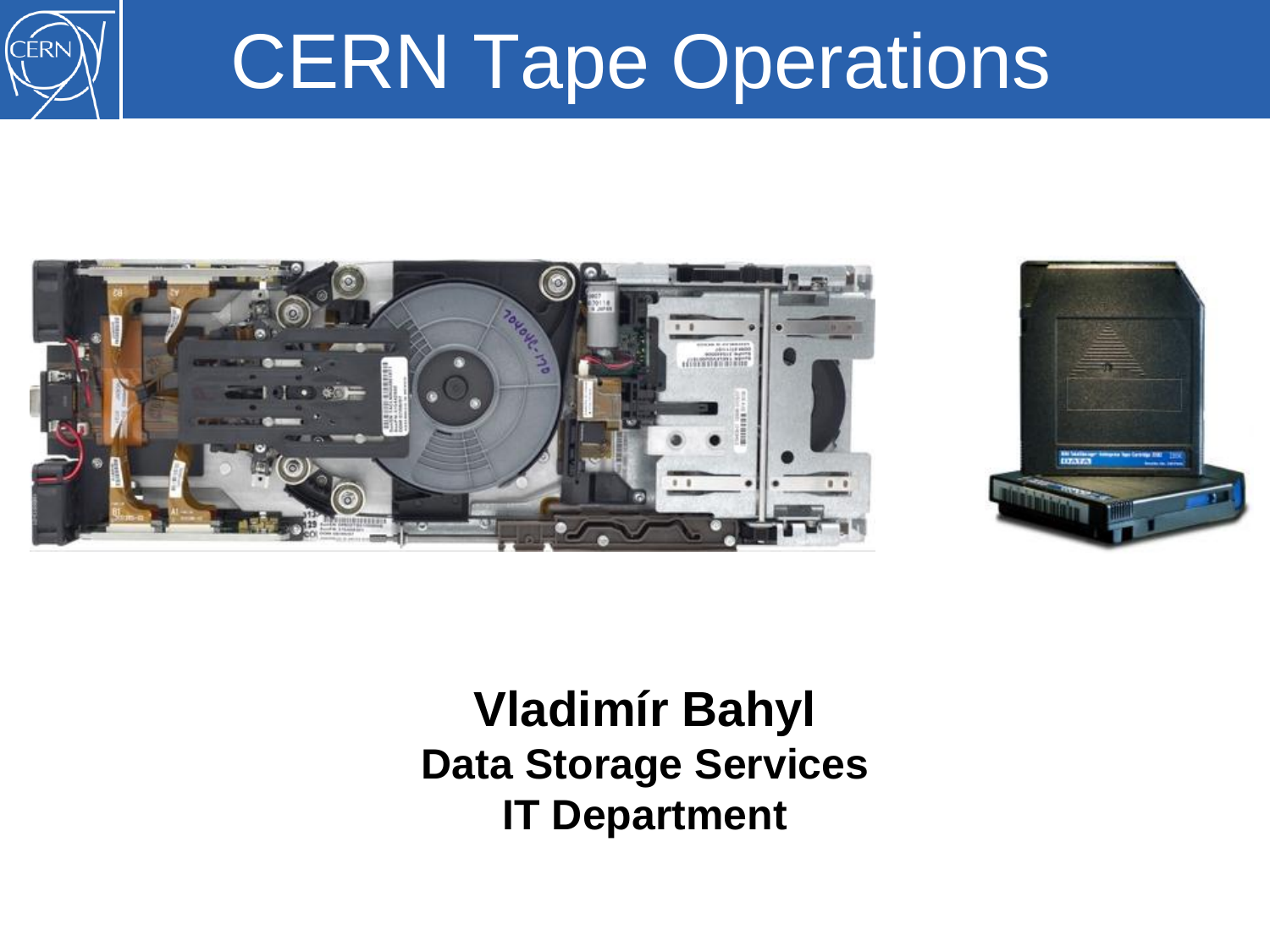

- Where are we?
- Hardware infrastructure
- Tape servers
- Software stack
- Configuration
- Verification
- Monitoring
- Demo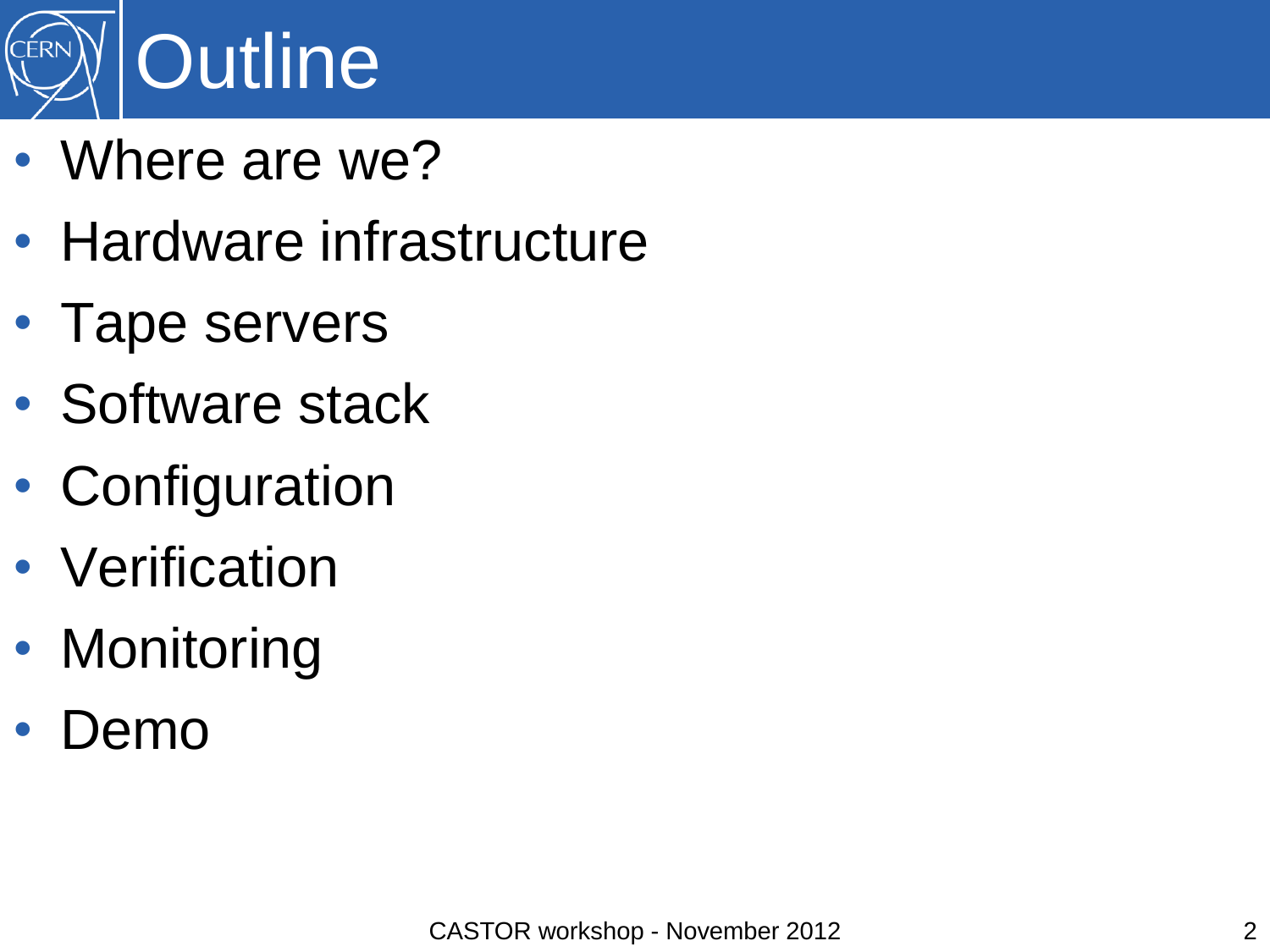## Where are we?

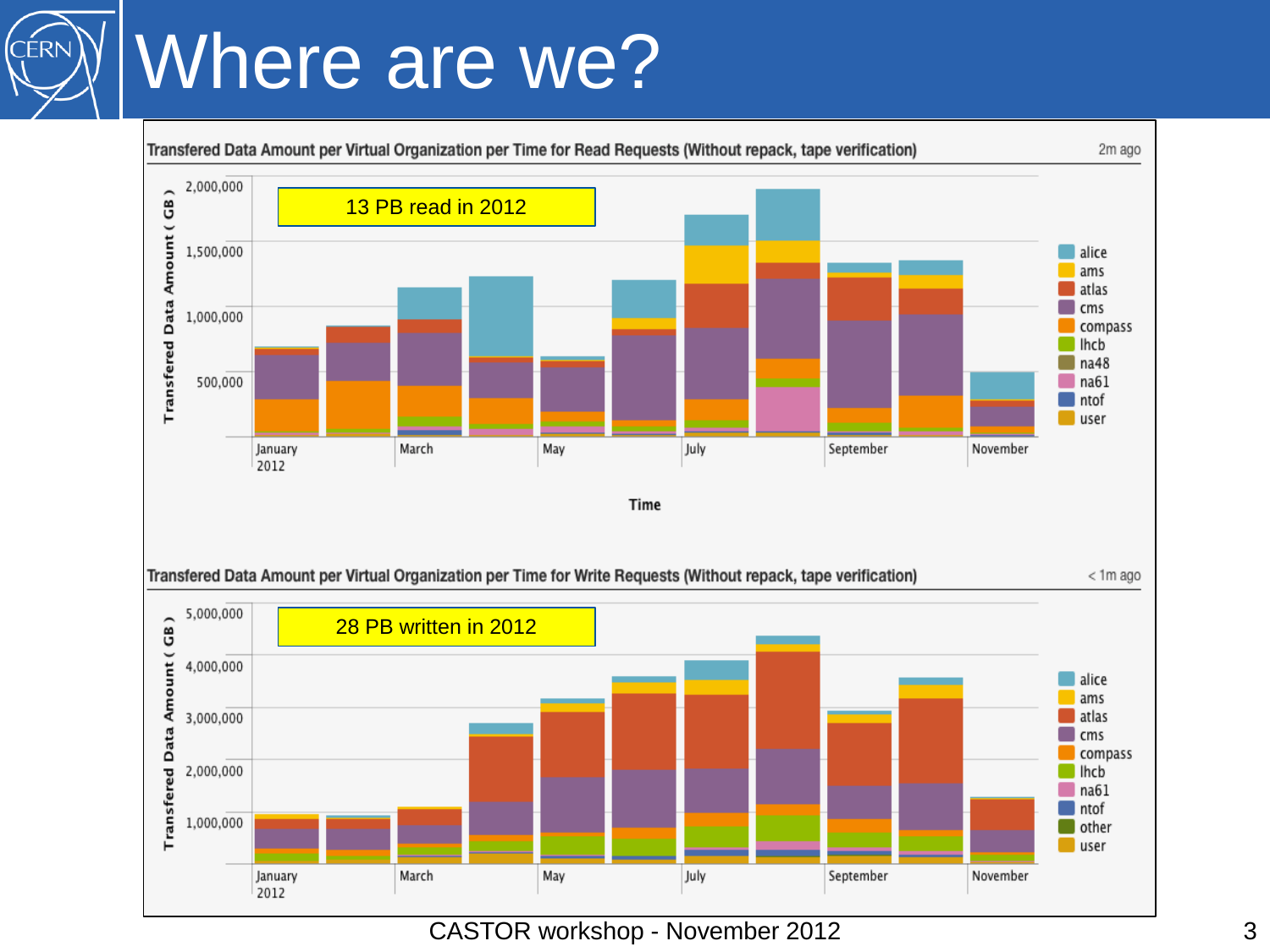# Hardware Infrastructure

#### • IBM

- 3 x TS3500
- 44 x TS1140, 18 x TS1130
- 6000 x JC, 12000 x JB
- **Oracle** 
	- $-4 \times$  SL8500
	- 40 x T10000C, 20 x T10000B
	- $-$  8500 x T2, 27000 x T1
- Spectra Logic
	- 1 x T-Finity
	- $-5$  x LTO5
	- 400 x LTO5

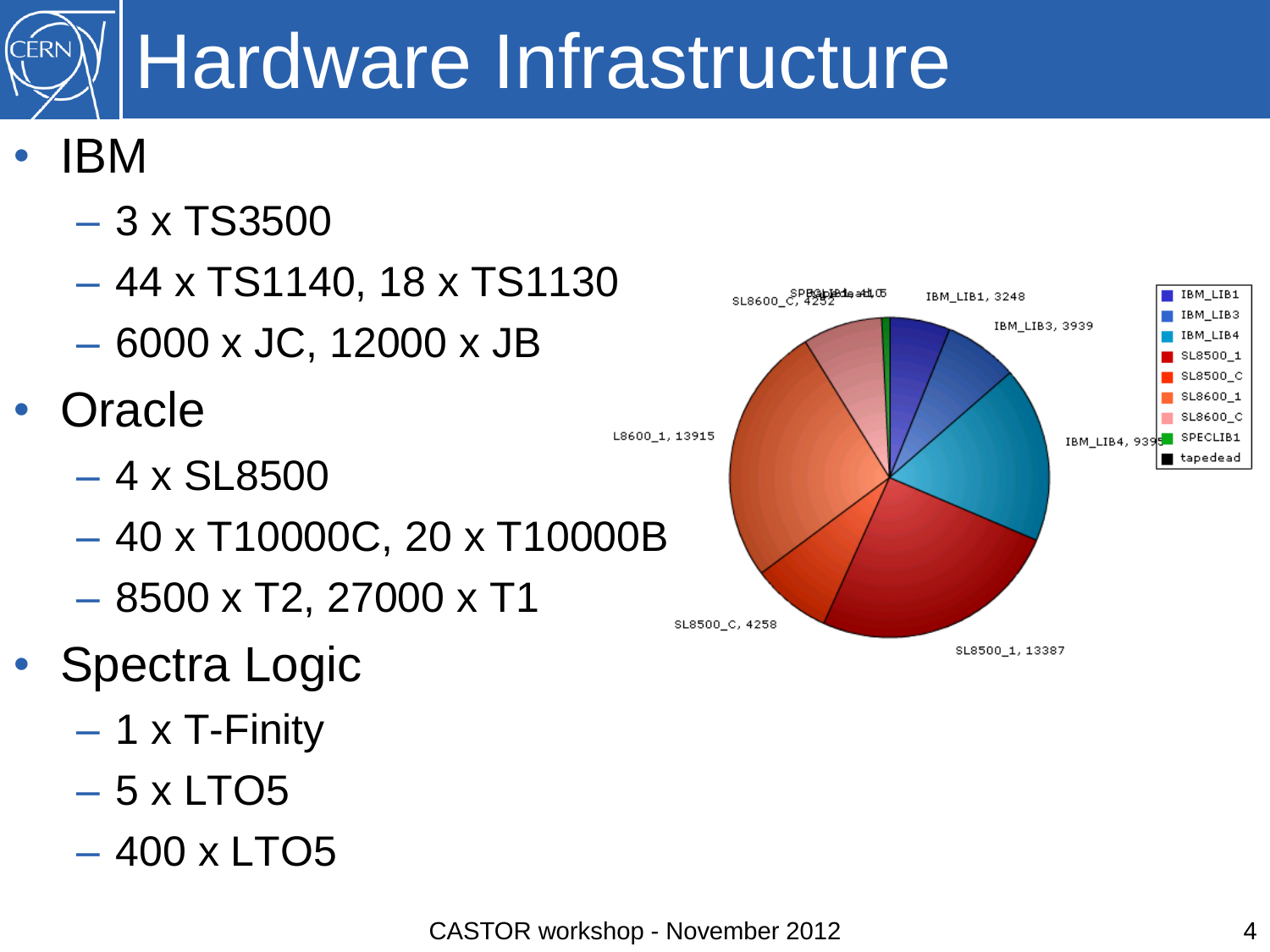

- Software RAID1 saves money and is working fine
- DELL blades (2010)
	- RAM: 12 GB; CPU: Intel L5520 (4 cores) 2.3 GHz; Disk: 2 x 150 GB; NIC: 10-Gigabit; HBA: Qlogic QME2572
	- Good density on installation
	- 2 interventions required total shutdown  $\odot$
- 2U Broadberry (2011)
	- RAM: 16 GB; CPU: Intel E31260L (4 cores) 2.4 GHz; Disk: 2 x 250 GB; NIC: 10-Gigabit; HBA: Qlogic QLE2562
- Make sure all components can be replaced independently
- We manage the fibre infrastructure
- Experimented with 2 tape drives / server
	- Data transfer is working fine
	- Operational challenges
		- Interventions interfere and take longer; Some daemons shared; Procedures incorrect
	- Not worth it
- QUATTORized today, move to Agile Infrastructure (Puppet & friends) planned for 2013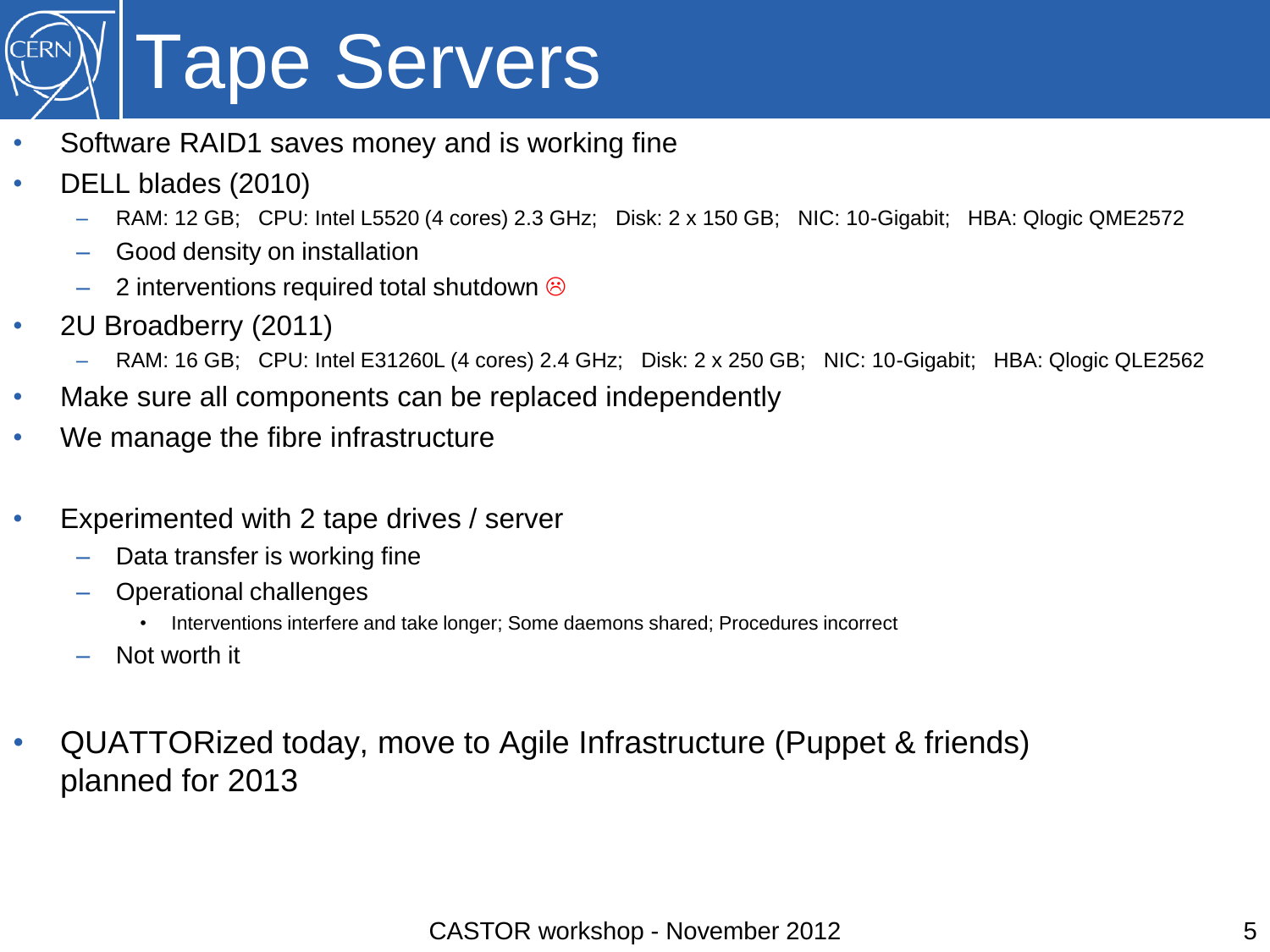

- CASTOR 2.1.13-7
	- tapebridged in front of rtcpd
	- rtcpd connections limited to localhost
	- Many bugs fixed see Steven's talk
- "Buffered tape marks" in production
	- Significantly improves writing speed for small files
	- Require some specific RPMs (kernel module) + new options
	- **You need to have this!**
- Writing until physical EOT
	- Adds 10% extra capacity with Oracle T10000C (5.5 TB)
	- **You should have this (if you have enterprise drives)!**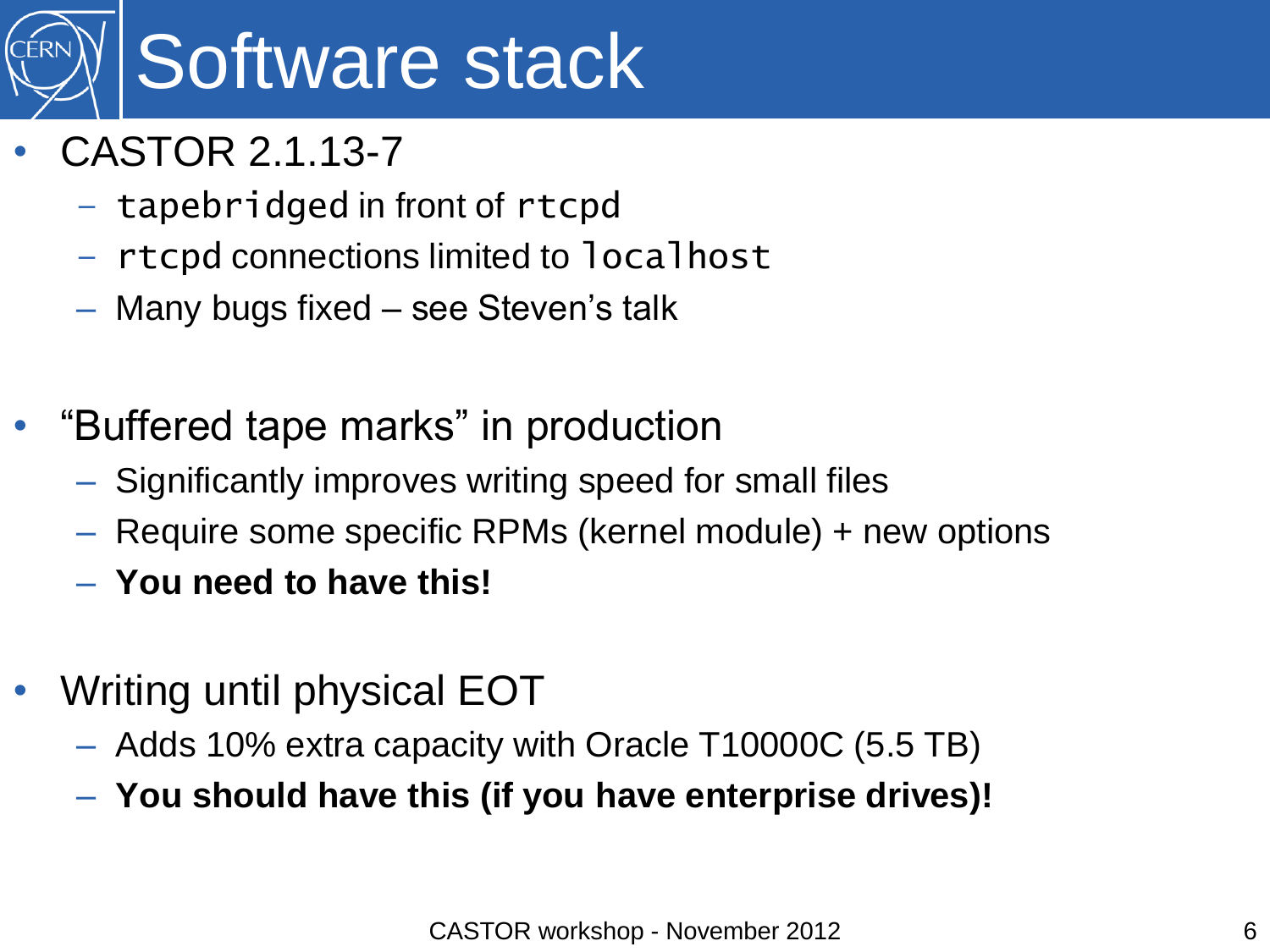

- Drive names explained
	- Format: TechnologyLibraryDrive@Tapeserver
	- Examples: T10C5415@tpsrv054, T10B651F@tpsrv958 35921012@tpsrv035, S1LTO504@tpsrv029
- Device groups (DGN) names explained
	- Format: TechnologyLibraryBuilding
	- Examples: T10KC5, T10KB6, 3592B1, S1LTO5
- Symbolic links
	- /dev/tape
		- By default, UDEV creates /dev/tape as a directory with ID of the tape device
		- We overrule that to have /dev/tape a symlink to /dev/nst1
		- Very handy with the mt command
	- /dev/smc
		- On IBM robots, SCSI media changer device may vary from server to server
		- We define a link on each server to simplify /etc/castor/TPCONFIG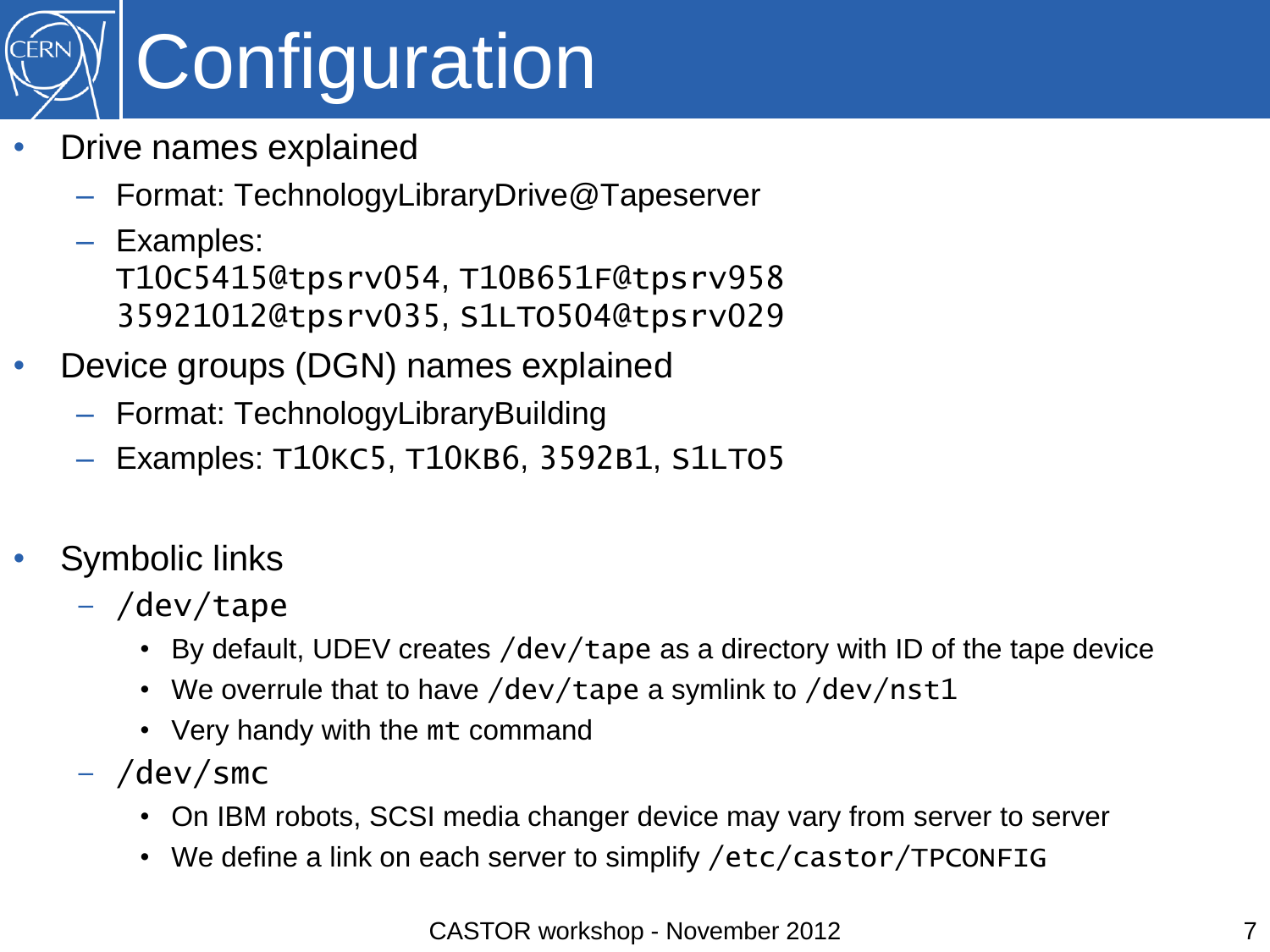

## **Verification**

- tape-scrub
	- Engine submitting tapes for verification and checking results
	- Uses readtp –n
	- Follows the (queued) load
- Checked integrity
	- Raw data
	- CASTOR metadata
- CERN specific but not difficult to port
- Identify problems before the users  $=$  minimize data unavailability

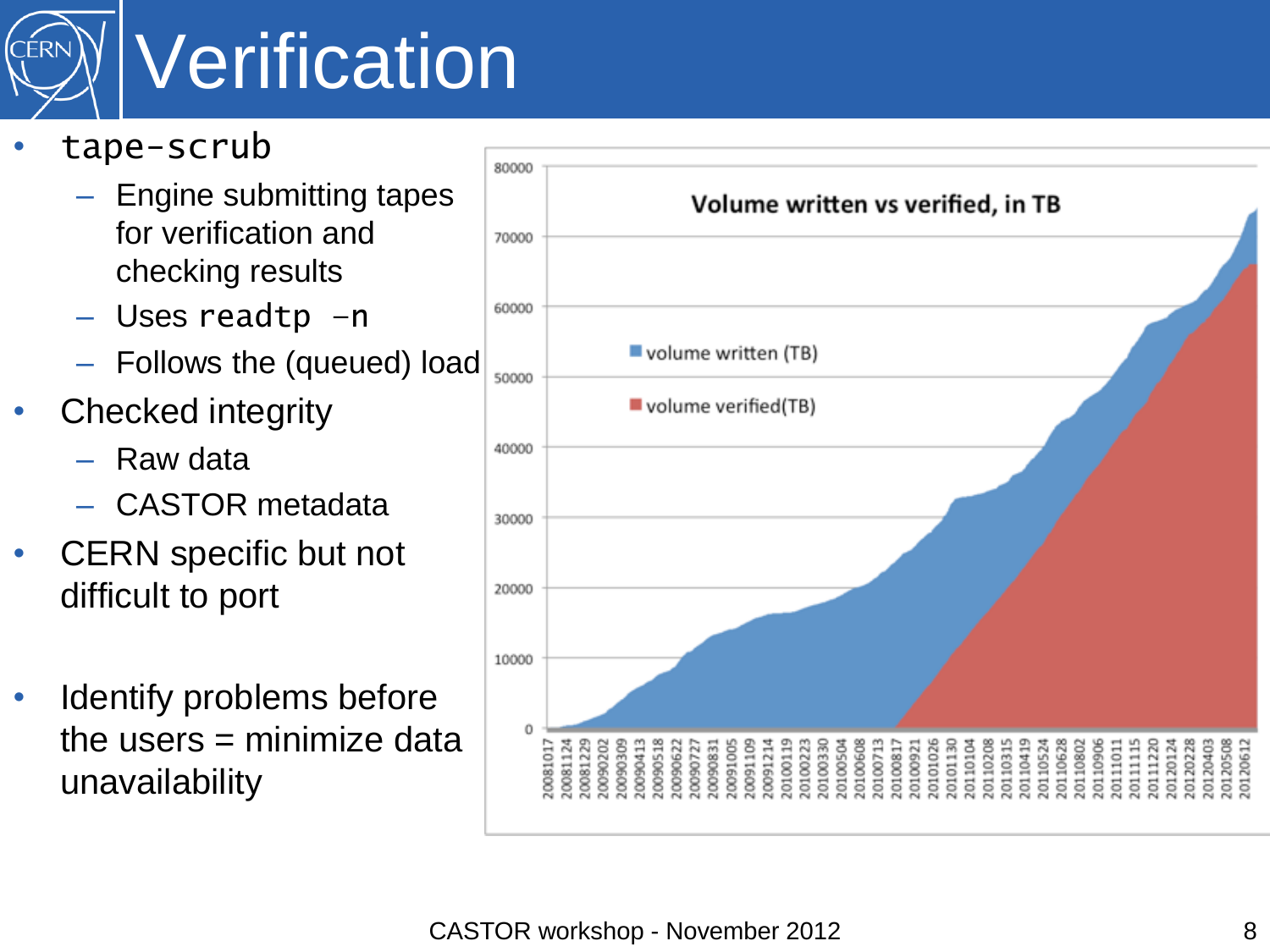

### • All tape related logs centralized since long time – Tape Log APEX application

#### New reporting GUI based on Splunk



CASTOR workshop - November 2012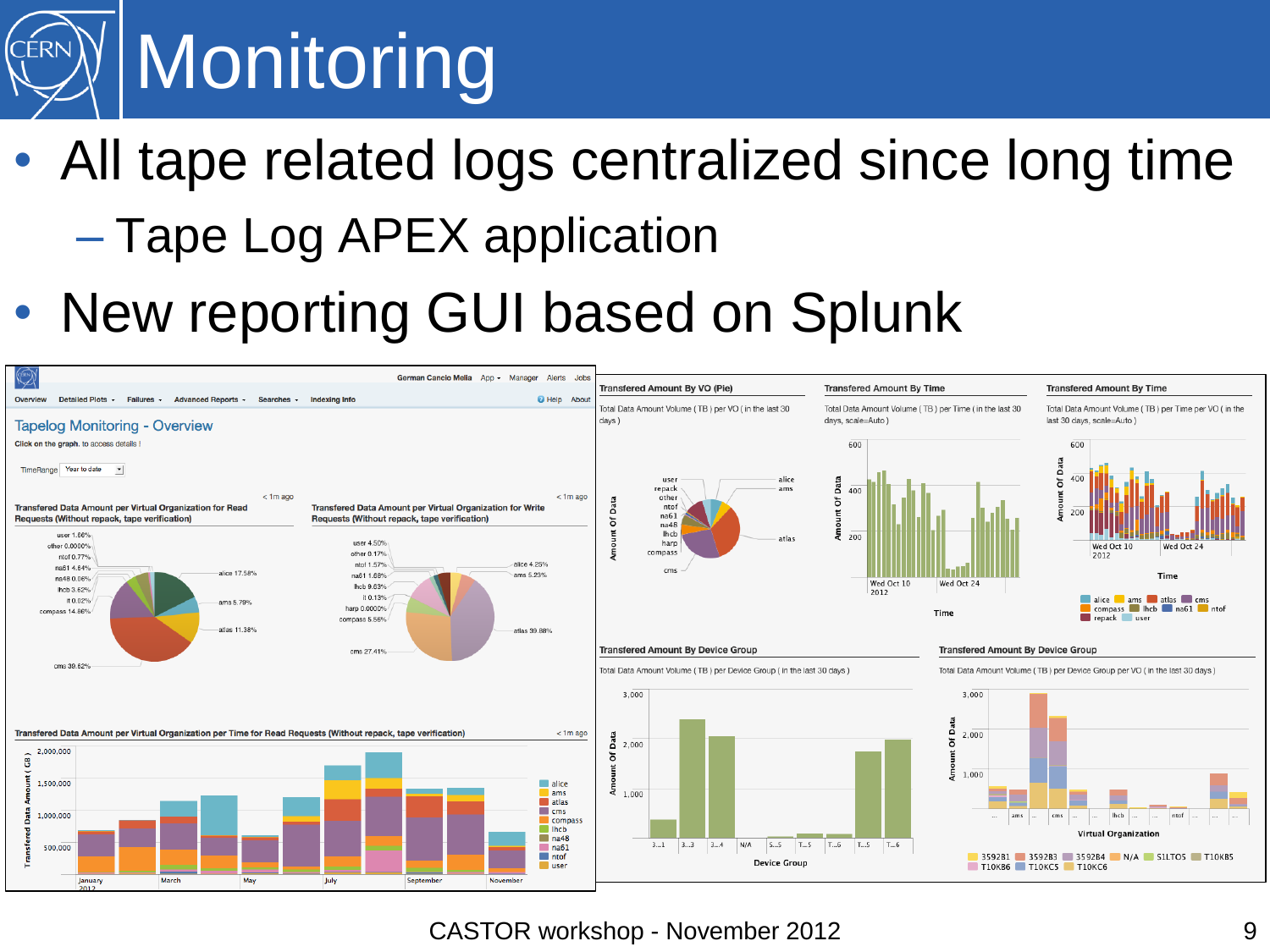

• Tape drive for anybody

• Tape Library for VIPs